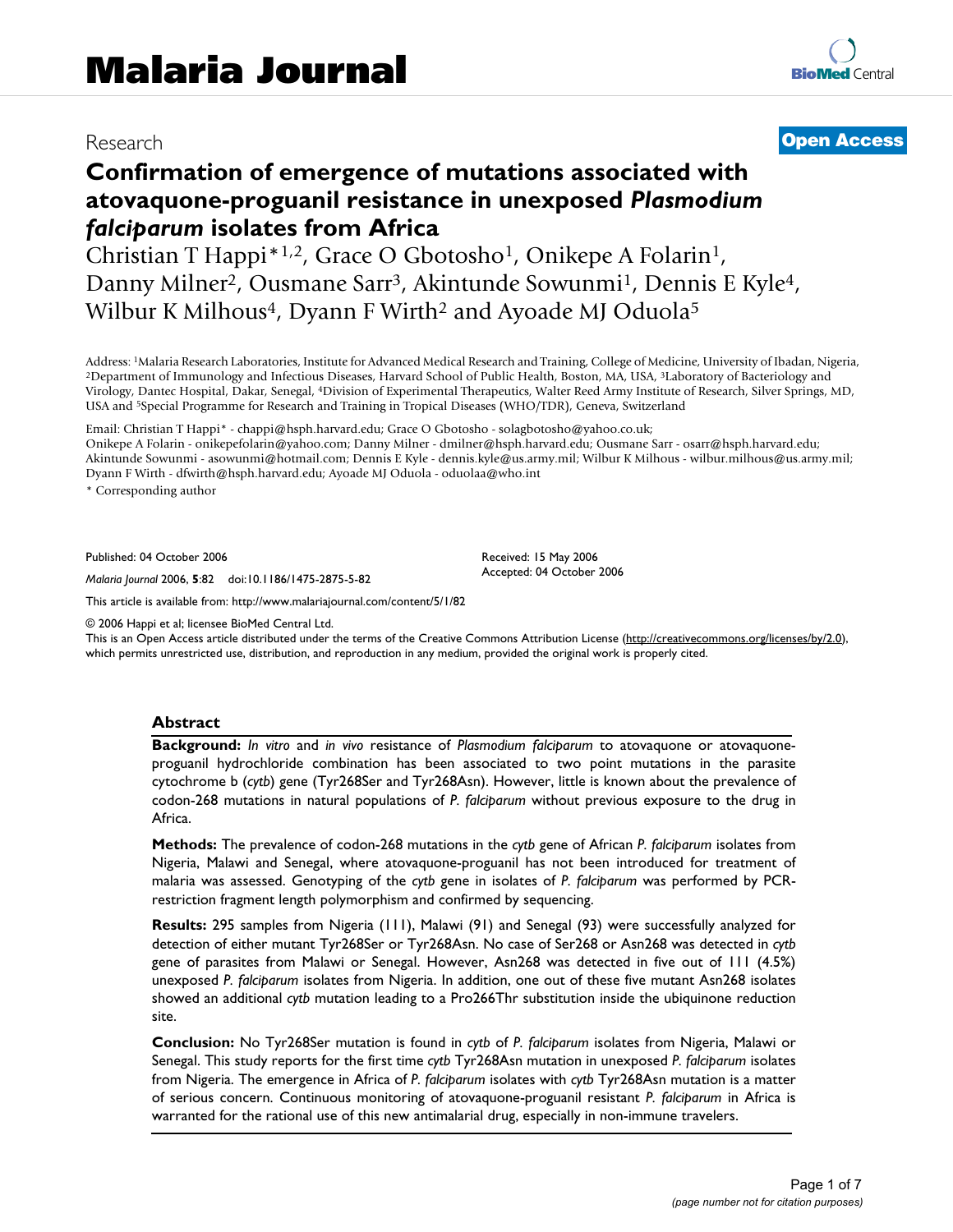## **Background**

The rapid development and spread of drug resistant *Plasmodium falciparum* is a serious global health problem in the management of malaria infections. Increasing resistance to antimalarials by *P. falciparum* has led to renewed search for alternative effective new drugs with unique cellular targets. In the 1990s, the urgent need for new antimalarial drugs for treatment and chemoprophylaxis led to the development of atovaquone (2-[*trans*-4-(4'-chlorophenyl) cyclohexyl]-3-hydroxy-1,4-hydroxynaphtoquinone)[1]. This anti-malarial compound has broad spectrum activity against human protozoan pathogens [2,3] among which are the *Plasmodium* spp. [4,5]. Atovaquone is a potent and specific inhibitor of the cytochrome *bc*1 (*cytbc1*) complex [6,7], an essential respiratory enzyme present in the inner mitochondrial membrane. Unfortunately, in the *Plasmodium* genus and especially in *P. falciparum*, atovaquone when used as a single agent showed a high frequency of recrudescence [\[8,](#page-6-0)9] and recrudescing parasites are approximately 1,000– 10,000 fold more resistant [10-12]. In order to minimize the risk of resistance development, a fixed synergistic combination of atovaquone with proguanil hydrochloride was developed under the trade name of Malarone®. It has been suggested that proguanil at lower doses acts synergistically to enhance the ability of atovaquone to collapse the mitochondrial membrane potential without affecting electron transport inhibition [13]. However, the exact mechanism of synergy between these two drugs remains unknown. The combination of atovaquone-proguanil (AP) can achieve a cure rate of 99%–100% [9,14- 16]. Despite its high activity against the malaria parasite, the cost of AP treatment has until now restricted its use to western non-immune adult and children [17] travelers and some European military personnel [18]. Unfortunately, there is growing evidence that malaria parasites may quickly develop resistance to AP by mutation of amino acid residues located in or near the atovaquonebinding site on *cytb* [19-23]. Only a decade after its introduction, AP treatment failures have been reported in nonimmune travelers returning from Africa. Nearly all cases are from individuals who have visited West Africa. [11,22,24[-27\]](#page-6-1). AP treatment failures in a significant number of these patients have been genetically linked to point mutations in the atovaquone-binding site of the *P. falciparum* mitochondrial *cytb* gene(Tyr268Ser Tyr268Asn or Tyr268Cys) [11,12,22,24-28].

Recently, Kessl and colleagues [7] used site directed mutagenesis in *Saccharomyces cerevisiae* to genetically and biochemically confirm the linkage of atovaquone/AP resistance to *cytb* mutations (Tyr268Ser and Tyr268Asn) and to explain at the molecular level the mechanism of malaria parasites resistance to this drug. *Cytb* Tyr268Ser and Tyr268Asn mutations, have been used as a potential

molecular marker of AP resistance in non-immune travelers who present with malaria after visiting disease endemic areas [11,12,22,24-30].

It has been suggested that AP resistant phenotypes might arise through strong selection of resistant sub-populations harboring resistance associated mutations [12,29] or, through a mutagenic capacity of atovaquone on *P. falciparum* parasites alone or even in the AP combination [19,20,25] However, very little is known on the background/baseline prevalence of codon-268 mutations in natural populations of *P. falciparum* without previous exposure to the drug in Africa. In this study, the prevalence of codon-268 mutations in the *cytb* gene of *P. falciparum* isolates from Nigeria, Malawi and Senegal was assessed.

Although, no Tyr268Ser mutation is found in *cytb* of *P. falciparum* isolates from Nigeria, Malawi or Senegal, the presence of the *cytb* Tyr268Asn mutation is reported for the first time in unexposed *P. falciparum* isolates from Nigeria. The emergence of *cytb* Tyr268Asn mutation in *P. falciparum* populations of Africa is a matter of serious concern, since the AP combination has not been widely used yet in West Africa.

# **Methods**

#### *Study areas*

The studies were conducted at the Malaria Research Laboratory, College of Medicine, University of Ibadan, Nigeria (2003–2005), the Queen Elizabeth Central Hospital (within the Blantyre Malaria Project), University of Malawi College of Medicine, Blantyre, Malawi (1996– 2005) and the Malaria Research Laboratory, Hopital Le Dantec, Dakar, Senegal (2002–2005).

The Human Subjects Committee of Harvard School of Public Health in Boston, the Institutional Review Committees at the University of Ibadan, Ibadan, Nigeria, the ethical review committee at the College of Medicine, University of Blantyre, Malawi and the Ethics Committee of the Senegalese Ministry of Health approved the protocols used in these studies. Documented informed consent was obtained from parents/guardians.

#### *Biological materials*

Peripheral blood samples preserved on 3 MM Whatman® filter paper were obtained from Nigerian children with microscopically confirmed *P. falciparum*. Parasites DNA samples from Nigerian patients used in this study are the same with those reported in a previous study describing the association between mutations in parasites *dhfr* and *dhps* genes and *in vivo* sulfadoxine-pyrimethamine resistance [31].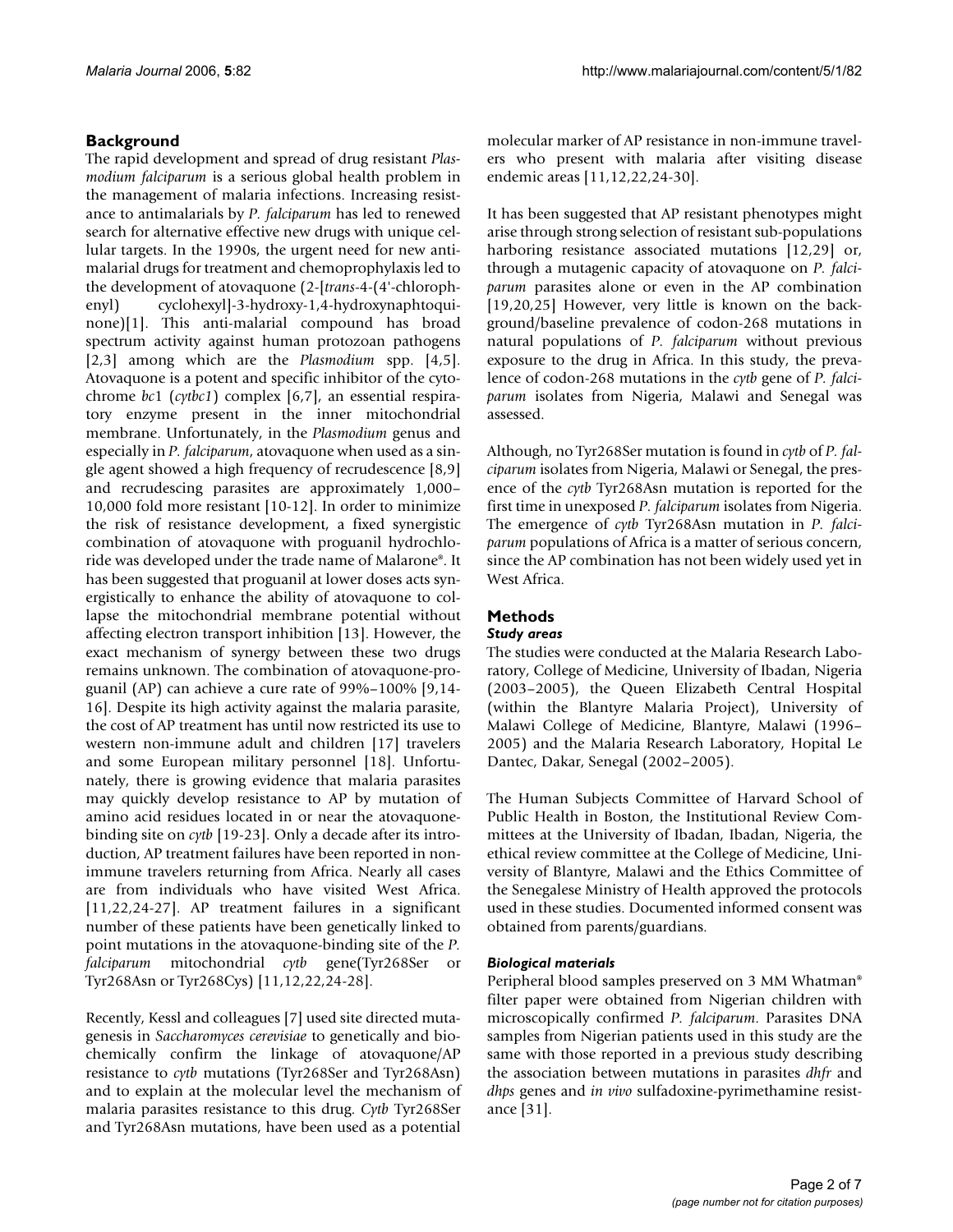Samples from Senegal were collected from patients attending a health clinic in Pikine, a suburb of the capital city, Dakar. A drop of blood obtained from each study participant at enrollment was blotted unto filter paper (ISOCODE, Schleicher & Schuell). The samples were air dried and stored in plastic bags containing silica gel.

In Malawi, parasite DNA was obtained from either an archive of material collected from 1996 to 2004 or as part of an ongoing study of genetic diversity from 2003 to the present. Samples were collected from patients ranging from infants through adult with a spectrum of clinical disease from asymptomatic carriage to severe disease although this information was not used for analysis (i.e., the 91 samples represent the "population" of parasites for Malawi). All samples were either exempt from consent (archived parasite DNA previously extracted and stored at -80°C) or consented for collection of parasite DNA (fresh samples of peripheral blood extracted and stored at - 80°C).

#### *DNA Extraction and PCR-RFLP for detection of codon-268 mutations in the cytb gene*

Parasite genomic DNA was extracted from blood samples collected on filter paper using the chelex extraction method as described by Plowe and others[\[32](#page-6-2)]. Part of the DNA extracted from each sample was used immediately for PCR and the rest was stored at -20°C. The *P. falciparum* mitochondrial *cytb* gene (GenBank accession no. [M99416\)](http://www.ncbi.nih.gov/entrez/query.fcgi?db=Nucleotide&cmd=search&term=M99416) was amplified by nested polymerase chain reaction and analyzed by restriction fragment length polymorphisms (RFLP). A nested PCR was designed using *Cytb*1 and *Cytb*2 as primary amplification primers and 3 different pairs of nested primers (*Cytb*2/*Cytb*6, *Cytb*2/*Cytb*7 and *Cytb*3/*Cytb*5) to distinguish the 3 known polymorphisms at codon 268 (Tyr268, Ser268 and Asn268). Primers sequences, primary and nested PCR conditions and procedures were performed as described previously by Schwobel and colleagues [25]. The product of each second round PCR was electrophoresed on 2% agarose gel and visualized under UV transillumination following staining with ethidium bromide.

RLFP analysis of each *cytb* secondary amplification product was performed by digesting 5 μL of each PCR product with the appropriate restriction enzyme and its buffer in a total volume 15 μL and incubated at 37°C over night. The result was detected by electrophoresis in ethidium bromide-stained agarose gel (NuSieve® 3:1, Cambrex Bioscience Rockland Inc, ME, USA).

For detection of the wild-type Tyr268 allele at position 268, 5 μL of the secondary amplification product using the primer pair *Cytb*3/*Cytb*5, was mixed with 1 U of the restriction enzyme *NsiI* (New England Biolabs, Beverly,

MA). The enzyme cuts the wild-type allele (Tyr268) and mutant Asn268 but not the mutant Ser268 allele. Detection of mutant Ser268 allele was performed by digesting 5 μL of the 171 bp region amplified using the primer pair *Cytb*2/*Cytb*2 with 1 U of the restriction enzyme *AlwNI* (New England Biolabs, Beverly, MA). *AlwNI* cuts the mutant Ser268 allele but not the wild-type Tyr268 or the mutant Asn268 allele. The mutant Asn268 allele was detected by mixing 5 μL of the secondary amplification product (174 bp) using *Cytb*2/*Cytb*7 with 1 U of *SspI* (New England Biolabs, Beverly, MA). The enzyme cuts the wildtype Tyr268 allele or the mutant Ser268 allele but not the mutant Asn268 allele. DNA of *P. falciparum* clones 3D7 (Tyr268 allele), K1 (Tyr268 allele) and NGATV0l (Asn268 allele) strain were used as controls.

## *Clonal analysis of PCR products and DNA sequencing*

PCR amplified products were cloned into TopoTA® vector (*In vitro*gene, San Diego, CA) and transfected into *E. coli*. Cells were grown overnight in terrific broth and Plasmid DNA was isolated using the SNAP Gel Purification Kit (Invitrogen, Carlsbad, CA). Samples of plasmid DNA containing inserts of interest were purified using a QIAprep Spin Plasmid Kit, and then sequenced using ABI PRISM Big dye Terminator Kit at a commercial facility (Dana Farber Cancer Research Institute, Harvard University, Boston, MA). The *cytb* coding region of mitochondrial DNA from each clone was sequenced five times in both the forward and reverse direction using the vector primers M13 forward and M13 reverse. DNA and protein sequences alignment was performed using the SeqMan™ and MegAlign™ (Seqwright, Houston, TX; DNASTAR, Madison WI) and MUSCLE [33] protein multiple sequence alignment softwares. *P. falciparum* clones 3D7 (Tyr268 allele), K1 (Tyr268 allele) and NGATV0l (Asn268 allele) strain were used as controls.

#### **Results**

A total of 309 samples were obtained from patients in Nigeria (118), Malawi (93) and Senegal (98). Out these samples, 295 (Nigeria 111; Malawi 91 and Senegal 93) were successfully tested for two different mutations on codon 268 of the parasite's *cytb* gene, which has been associated previously with AP treatment failure [12,20,22- [27\]](#page-6-1). Seven (7), 2 and 3 patient samples from Nigeria, Malawi and Senegal respectively did not yield PCR products. Patients characteristics are presented in Table 1. All patients were Africans resident of malaria endemic areas of West Africa (Nigeria and Senegal) and East Africa (Malawi) where AP is neither used for chemoprophylaxis nor for treatment of malaria.

In the parasite populations studied, PCR-RFLP results revealed no *P. falciparum* isolate from Nigeria, Senegal or Malawi with the mutant Ser268 allele in the *cytb* gene. All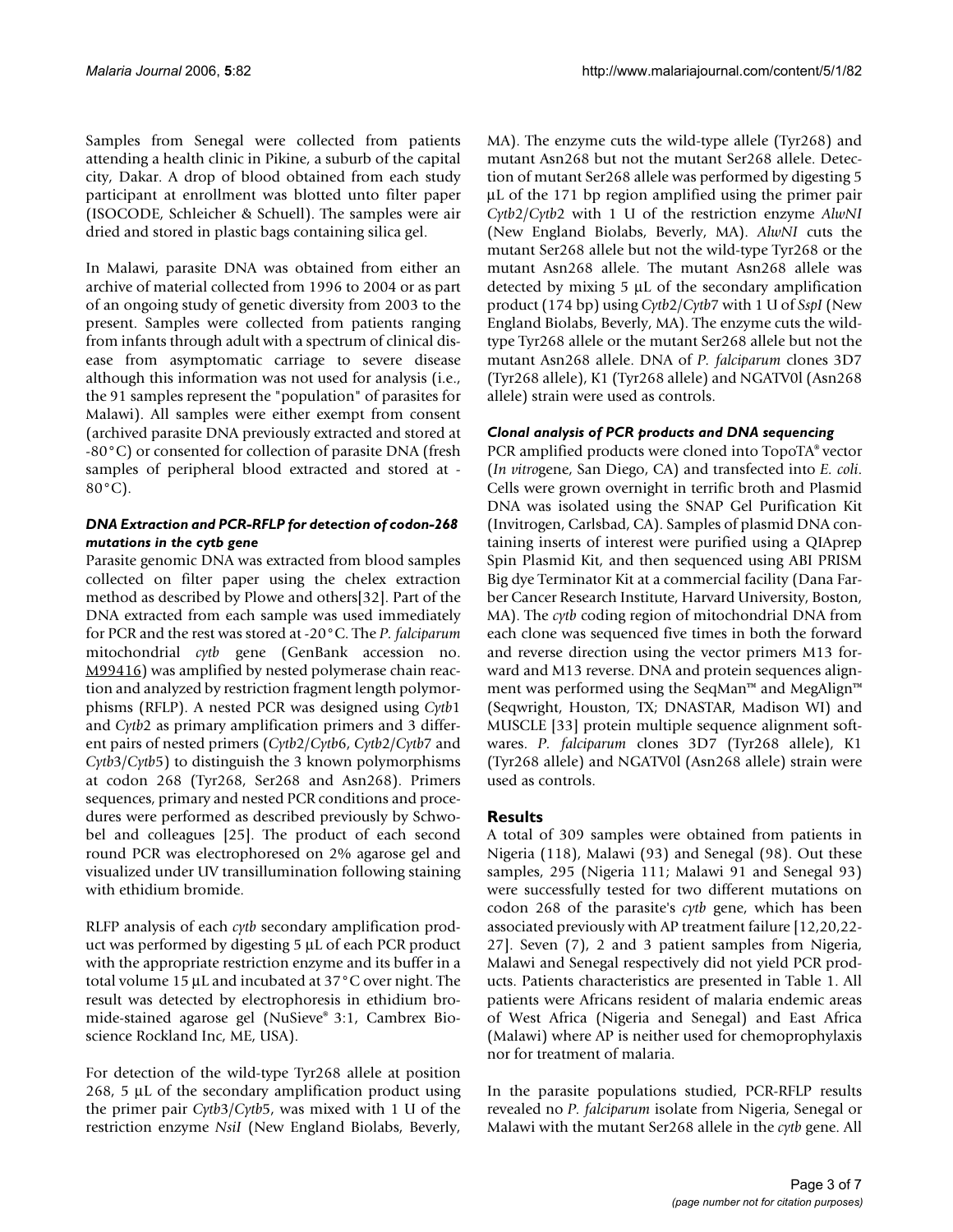| Table 1: Characteristics of patients from whom samples were |
|-------------------------------------------------------------|
| used for detection of cytb mutations at codon 268.          |

| Country | <b>Number of patients</b> | Age range (years) |
|---------|---------------------------|-------------------|
| Nigeria | ,,,                       | $1 - 12$          |
| Malawi  | 91                        | $0.5 - 25$        |
| Senegal | 93                        | $3 - 70$          |

isolates from Senegal and Malawi harboured the wildtype *cytb* Tyr268 allele. In addition, none of the isolates obtained from these 2 study sites showed the mutant *cytb* Asn268 allele.

Surprisingly, five isolates out of the 111 samples obtained from Nigerian patients showed the mutant *cytb* Asn268 allele. The resulting pattern after restriction enzyme digest of some of these five samples is shown in Figure 1. SspI cut the 174 bp product of the nested PCR into two fragments (150 bp and 24 bp) in presence of the TAT (Tyr) wild-type codon, while the mutant AAT (Asn) codon remained

uncut. Fragment sizes between the wild-type *cytb* Tyr268 and mutant *cytb* Asn268 differed by 24 bp (Figure 1). One (1) out of the five (5) samples that revealed the mutant Asn 268, showed a mixed (Tyr268 and Asn268) pattern, consisting of wild-type and mutant alleles at codon 268. The presence of these mutations was further confirmed by sequencing. Sequencing data (Figure 2) confirmed the presence of the Asn268 mutation in all the five samples from which the mutant alleles were detected by RFLP.

## **Discussion**

In this study, the background/baseline prevalence of AP associated resistance mutations in *P. falciparum cytb* gene in isolates from three distinct geographical areas of Africa where the drug has not been introduced for the treatment of *P. falciparum* malaria was determined. The data from the study provides the very first evidence of the presence of *cytb* Tyr268Asn mutation in unexposed *P. falciparum* isolates from Africa.



## Detection of Asn268 mutation **Figure 1** in cytochrome b gene in *P. falciparum* by Restriction digest method

Detection of Asn268 mutation in cytochrome b gene in *P. falciparum* by Restriction digest method. 174 bp amplification products with the secondary amplification primer pair *cytb*2/*cytb*7 (lanes 3, 5, 7, 9) digested with SspI (lanes 2, 4, 6, 8) and were run on 2% NuSieve® 3:1 agarose gel. DNA from NGATV01 containing the AAT (Asn) mutation remains uncut (lane 6), while DNA from K1 containing the TAT (Tyr) wild-type codon is digested (150 bp) by the enzyme (lane 8). DNA from patient ID011 showed a mixed infection consisting both the TAT (Tyr) wild-type digested (150 bp) and mutant undigested (174 bp) codons (lane 2). Patient ID024 had parasites harboring the mutant (Asn268) allele of *cytb* as their DNA remained uncut (lane 4) by the enzyme. Lanes 1 and 10 represent the low molecular weight DNA ladder (New England Biolabs, Beverly, MA) used as a marker for the electrophoresis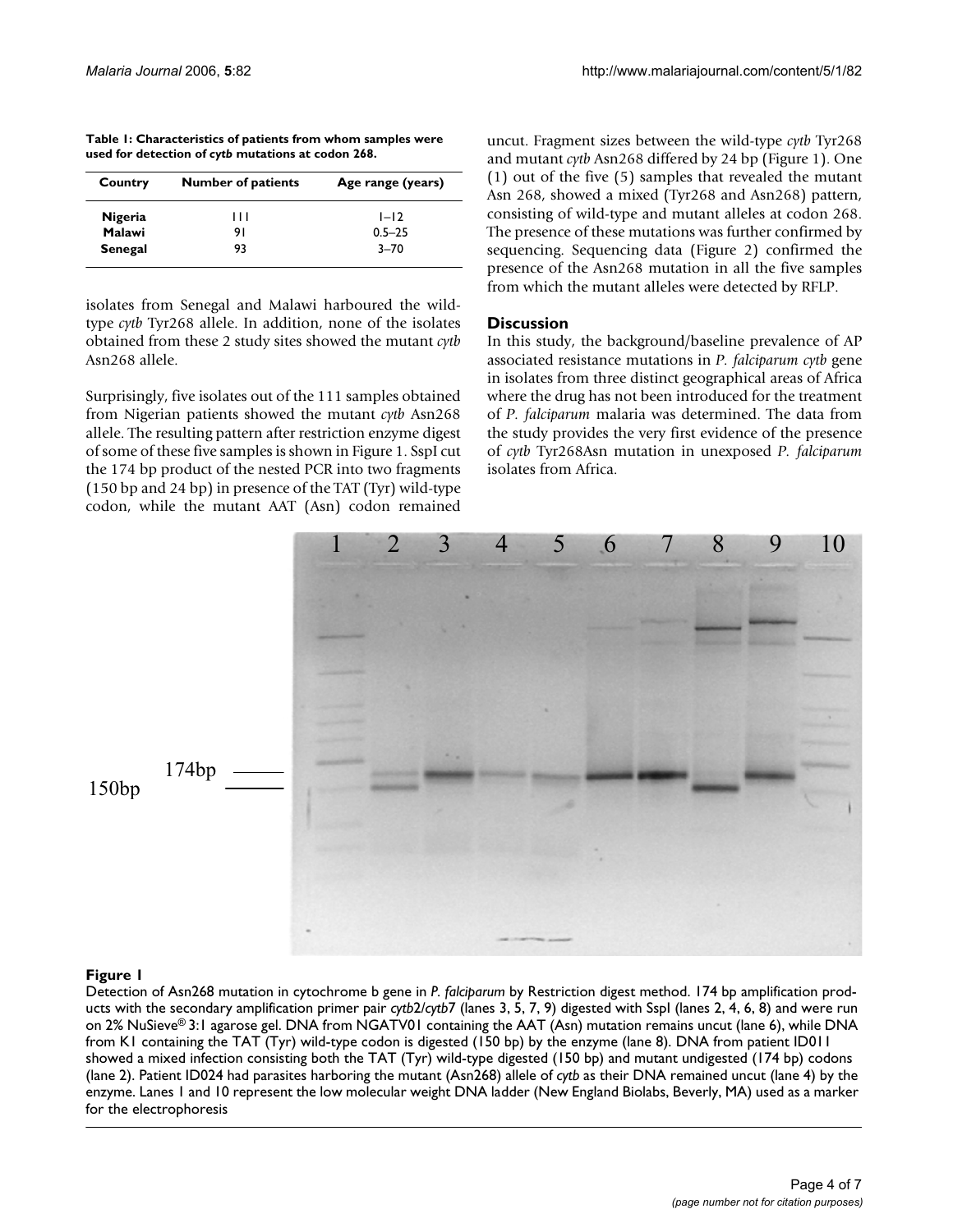| cytb011       | GYTVSDPTIKRFFVLHFILPFIGLCIVFIHIFFLHLHGSTNPLGYDTALKMPFYPNLL<br>215                                                                                           |
|---------------|-------------------------------------------------------------------------------------------------------------------------------------------------------------|
| Cytb012       | GYTVSDXTIKRFFVLHFILPFIGLCIVFIHIFFLHLHGSTNPLGYDTALKIPFYPNLL 215                                                                                              |
| Cytb014       | GYTVSDPTIKRFFVLHFILPFIGLCIVFIHIFFLHLHGSTNPLGYDTALKIPFYPNLL 215                                                                                              |
| Cytb023       | 215<br>GYTVSDPTIKRFFVLHFILPFIGLCIVFIHIFFLHLHGSTNPLGYDTALKIPFYPNLL                                                                                           |
| Cytb024       | 215<br>GYTVSDPTIKRFFVLHFILPFIGLCIVFIHIFFLHLHGSTNPLGYDTALKIPFYPNLL                                                                                           |
| Cytb027       | 215<br>GYTVSDPTIKRFFVLHFILPFIGLCIVFIHIFFLHLHGSTNPLGYDTALKIPFYPNLL                                                                                           |
| Cytb028       | 215<br>GYTVSDPTIKRFFVLHFILPFIGLCIVFIHIFFLHLHGSTNPLGYDTALKIPFYPNLL                                                                                           |
| Cytb029       | 215<br>GYTVSDPTIKRFFVLHFILPFIGLCIVFIHIFFLHLHGSTNPLGYDTALKIPFYPNLL                                                                                           |
| Cytb038       | 215<br>GYTVSDPTIKRFFVLHFILPFIGLCIVFIHIFFLHLHGSTNPLGYDTALKIPFYPNLL                                                                                           |
| Cytb041       | 215<br>GYTVSDPTIKRFFVLHFILPFIGLCIVFIHIFFLHLHGSTNPLGYDTALKIPFYPNLL                                                                                           |
| Cytb043       | 215<br>GYTVSDPTLKRFFVLHFILPFIGLCIVFIHIFFLHLHGSTNPLGYDTALKIPFYPNLL                                                                                           |
| Cytb053       | 215<br>GYTVSDPTLKRFFVLHFILPFIGLCIVFIHIFFLHLHGSTNPLGYDTALKIPFYPNLL                                                                                           |
| Cytb053d10    | 215<br>GYTVSDPTIKRFFVLHFILPFIGLCIVFIHIFFLHLHGSTNPLGYDTALKIPFYPNLL                                                                                           |
| Cytb057       | 215<br>GYTVSDPTIKRFFVLHFILPFIGLCIVFIHIFFLHLHGSTNPLGYDTALKIPFYPNLL                                                                                           |
| Cytb059       | 215<br>GYTVSDPTIKRFFVLHFILPFIGLCIVFIHIFFLHLHGSTNPLGYDTALKIPFYPNLL                                                                                           |
| K1F           | 215<br>GYTVSDPTIKRFFVLHFILPFIGLCIVFIHIFFLHLHGSTNPLGYDTALKIPFYPNLL                                                                                           |
| NGTV01        | 215<br>GYTVSDPTIKRFFVLHFILPFIGLCIVFIHIFFLHLHGSTNPLGYDTALKIPFYPNLL                                                                                           |
| 3D7           | GYTVSDPTIKRFFVLHFILPFIGLCIVFIHIFFLHLHGSTNPLGYDTALKIPFYPNLL 215                                                                                              |
|               |                                                                                                                                                             |
|               |                                                                                                                                                             |
| Cytb011       | SLDVKGFNNVIILFLIQSLFGIIPLSHPDNAIVVNTYVTPSQIVPEWYFLPF <mark>N</mark> AMLKTVPSKPA 279                                                                         |
| Cytb012       | SLDVKGFNNVIILFLIQSLFGIIPLSHPDNAIVVNTYVTPSQIVPEWYFL <mark>T</mark> FYAMLKTVPSKPA 279                                                                         |
| Cytb14F       | SLDVKGFNNVIILFLIQSLFGIIPLSHPDNAIVVNTYVTPSQIVPEWYFLPFYAMLKTVPSKPA 279                                                                                        |
| Cytb023       | SLDVKGFNNVIILFLIQSLFGIIPLSHPDNAIVVNTYVTPSQIVPEWYFLPFYAMLKTVPSKPA 279                                                                                        |
| Cytb024       | SLDVKGFNNVIILFLTQSLFGIIPLSHPDNAIVVNTYVTPSQIVPEWHFLPF <mark>N</mark> AMLKTVPSKPA 279                                                                         |
| Cytb027       | SLDVKGFNNVIILFLIQSLFGIIPLSHPDNAIVVNTYVTPSQIVPEWYFLPF <mark>N</mark> AMLKTVPSKPA 279                                                                         |
| Cytb028       | SLDVKGFNNVIILFLIQSLFGIIPLSHPDNAIVVNTYVTPSQIVPEWYFLPFYAMLKTVPSKPA 279                                                                                        |
| Cytb028       | SLDVKGFNNVIILFLIQSLFGIIPLSHPDNAIVVNTYVTPSQIVPEWYFLPFYAMLKTVPSKPA 279                                                                                        |
| Cytb038       | SLDVKGFNNVIILFLIQSLFGIIPLSHPDNAIVVNTYVTPSQIVPEWYFLPF <mark>N</mark> AMLKTVPSKPA 279                                                                         |
| Cytb041       | SLDVKGFNNVIILFLIQSLFGIIPLSHPDNAIVVNTYVTPSQIVPEWYFLPFYAMLKTVPSKPA 279                                                                                        |
| Cytb043       | SLDVKGFNNVIILFLIQSLFGIIPLSHPDNAIVVNTYVTPSQIVPEWYFLPFYAMLKTVPSKPA 279                                                                                        |
| Cytb053       | SLDVKGFNNVIILFLIQSLFGIIPLSHPDNAIVVNTYVTPSQIVPEWYFLPFYAMLKTVPSKPA 279                                                                                        |
| Cytb053d10    | SLDVKGFNNVIILFLIQSLFGIIPLSHPDNAIVVNTYVTPSQIVPEWYFLPF <mark>N</mark> AMLKTVPSKPA 279                                                                         |
| Cytb057       | SLDVKGFNNVIILFLIQSLFGIIPLSHPDNAIVVNTYVTPSQIVPEWYFLPFYAMLKTVPSKPA 279                                                                                        |
| Cytb059       | SLDVKGFNNVIILFLIQSLFGIIPLSHPDNAIVVNTYVTPSQIVPEWYFLPFYAMLKTVPSKPA 279                                                                                        |
| к1            | SLDVKGFNNVIILFLIQSLFGIIPLSHPDNAIVVNTYVTPSQIVPEWYFLPFYAMLKTVPSKPA 279                                                                                        |
| NGTV01<br>3D7 | SLDVKGFNNVIILFLIQSLFGIIPLSHPDNAIVVNTYVTPSQIVPEWYFLPF <mark>N</mark> AMLKTVPSKPA 279<br>SLDVKGFNNVIILFLIQSLFGIIPLSHPDNAIVVNTYVTPSQIVPEWYFLPFYAMLKTVPSKPA 279 |

#### Multiple sequences alignment of cytochrome b gene (r **Figure 2** esidues 137 to 279) of some Nigerian isolates of *P. falciparum*

Multiple sequences alignment of cytochrome b gene (residues 137 to 279) of some Nigerian isolates of *P. falciparum*. Highlighted are residues 268 with amino acid changes from the wild-type tyrosine (Y) to the mutant asparagine (N) allele associated previously with atovaquone resistance in *Plasmodium falciparum*. In addition residue 266 in patient ID (Cytb012) where Pro (P) is changed to Thr (T) is also highlighted. Sequences of the atovaquone resistant (NGTV01) and sensitive (K1 and 3D7) control strains are also present.

In 2002, the first case of *in vivo* resistance to AP was reported in a non-immune European traveler returning from Nigeria [22]. Molecular and phenotypic characterizations of the isolate of *P. falciparum* obtained from the patient showed a Tyr to Asn mutation at codon 268, resulting in a 800 fold increase of the  $IC_{50}$  [22]. However, Fivelman and colleagues [22] argued that since AP combination is not yet used in West Africa, it is unlikely that the patient was initially infected with an atovaquone resistant strain of *P. falciparum*. Thus, the mutation in the parasites *cytb* gene would have occurred under AP pressure. The data from this study is contradictory to the argument raised by Fivelman and colleagues [22], since AP combination is still not used in Nigeria and yet some *P. falci-* *parum* from the same locality harbor mutant Asn268 allele.

The reasons behind the emergence of the mutant Asn268 allele of *cytb* gene is indigenous *P. falciparum* unexposed to AP combination is remain unclear. It has been suggested that the mutations at codon 268 of *cytb* gene in unexposed *P. falciparum* populations may occur either naturally [11] or through prior exposure to related drugs [[27\]](#page-6-1). Trimethoprim-sulfametoxazole is often used for treatment of *Pneumocystis carinii* pneumonia in HIV patients in Nigeria. However, for patients who react to this sulfa-based combination, atovaquone is given as a rescue therapy. It is possible that treatment with atovaquone in this category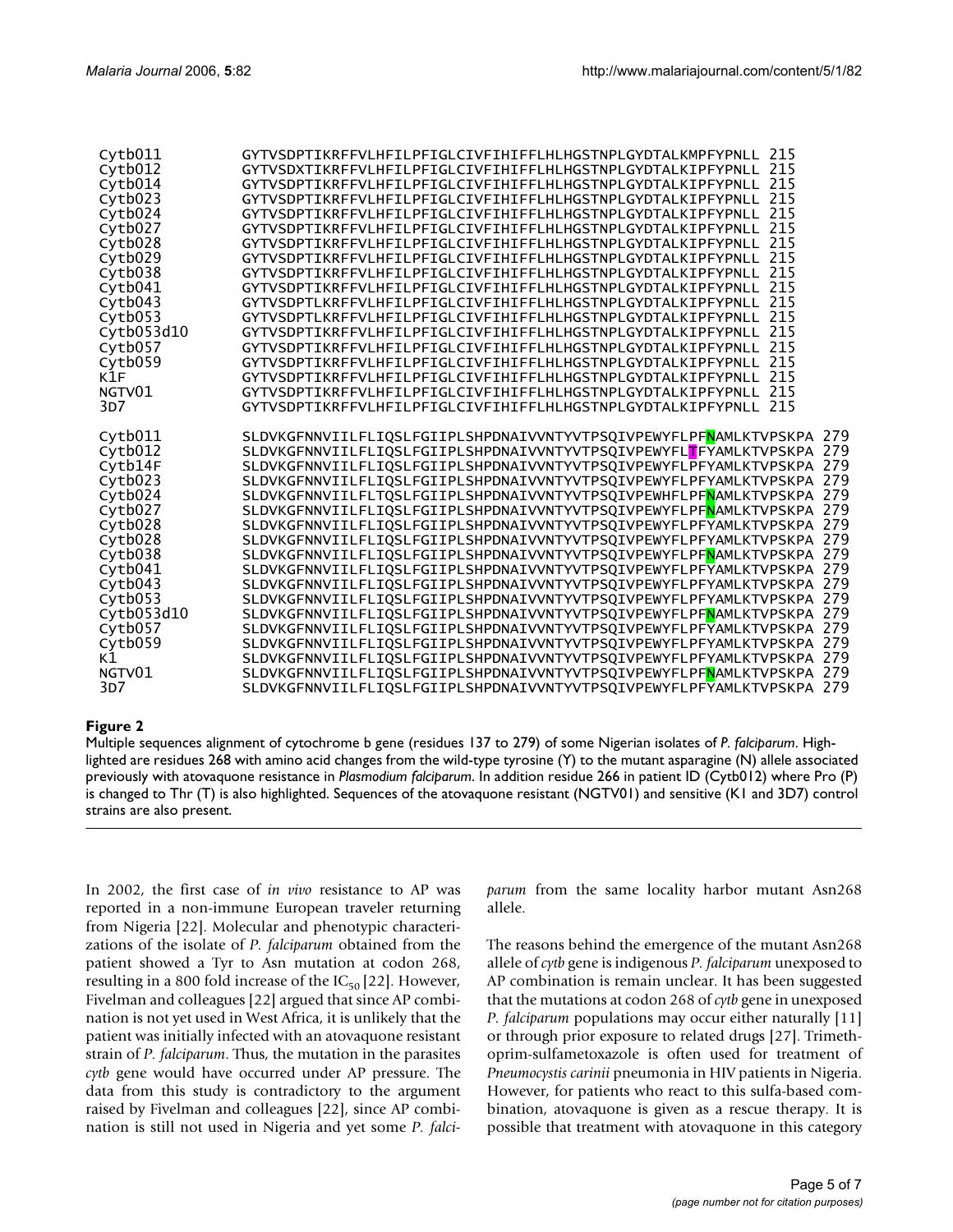of patients could select for mutant Asn *cytb*268 in indigenous *P. falciparum* population in this area where HIV patients could be co-infected with malaria, although there is no clear evidence of this selection process. A recent report [34] has shown that the percentage of individuals with *Pneumocystis carinii* pneumonia who are co-infected with other pathogens is very high (ranging from 20% to 70%) in Africa and other developing countries.

Another potential explanation for the emergence of *P. falciparum* with *cytb* Asn268 mutation in Nigeria could be due to the selection of this allele by AP in the large number non-immune (European and Americans) workers (under AP chemoprophylaxis) in the Nigerian oil industry. Investigations are currently underway to determine if AP chemoprophylaxis among non-immune oil workers is exerting some selective pressure on indigenous strains of *P. falciparum*.

The detection and confirmation of mutant *cytb* Asn268 allele in some *P. falciparum* isolates from Nigeria is a matter of serious concern since these parasites may spread to other neighboring African countries where *P. falciparum* resistance to atovaquone or AP combination has not been reported. Recent studies [7,12,22,23] confirmed genetically and biochemically the linkage of atovaquone/AP resistance to *cytb* mutations (Tyr268Ser and Tyr268Asn) and the molecular mechanisms of parasites resistance this drugs. Tyr268 is a conserved bulky hydrophobic contact of atovaquone in the Qo II region of the ubiquinol oxidation site of the *cytb*c1 complex. Substitution of Tyr268 by a less bulky Asn268 not only reduces the volume of the binding pocket, but also decreases the affinity and binding of atovaquone and thus leads to drug resistance [22,35]. Of interest, is the presence in one sample (Cytb012) of an addition mutation at position 266, where Pro (P) is substituted to Thr (T). The presence and the role of this mutation within the atovaquone binding site needs further investigation, as the presence of additional mutations within the ubiquinone reduction site has been previously suggested to be involved in high level resistance to the drug [7].

Efforts are currently underway to conduct a more elaborate study where genotypic and phenotypic characterization of AP resistant isolates of *P. falciparum* will be determined especially in Nigeria.

#### **Conclusion**

This study reports for the first time the presence of Tyr268Asn mutation in unexposed *P. falciparum* isolates from Nigeria. The emergence in African *P. falciparum* isolates of Tyr268Asn mutation which is associated with AP resistance raises serious concerns about the long-term use of this drug for malaria chemoprophylaxis in nonimmune travelers visiting West Africa. Continuous monitoring of AP resistant *P. falciparum* in Africa is warranted for the rational use of this valuable antimalarial drug especially in non-immune travelers.

#### **Authors' contributions**

HCT, GOG, OAF, AS, KED, MKW, WFD and AMJO contributed to the conception and design of the study. HCT, GOG, OAF, MD, OS and AS participated in enrolment of patients and sampling. HCT, GOG, OAF, MD, OS performed molecular typing of isolates and analysis of data. All the authors contributed to writing the manuscript. All the authors read and approved the final version that was submitted for publication.

#### **Disclaimer**

The opinions or assertions contained herein are the private views of the authors (MKW and KED), and are not to be construed as official, or as reflecting true views of the Department of the Army or the Department of Defense.

#### **Acknowledgements**

The authors thank all the patients, their parents/guardians for volunteering to participate in the studies. We thank Prof. David Warhurst at the London School of Hygiene and Tropical Medicine for providing the *P. falciparum*  strain NGATV0l genomic DNA. We also thank the Malaria Research and Reference Reagent Resource Centre (MR4) for providing genomic DNA from *P. falciparum* K1 and 3D7 strains. This study was supported by a grant from the Fogarty International Centre (FIC/NIH), the Multilateral Initiative for Malaria in Africa (MIM)/TDR, the UNICEF/UNDP/World Bank/WHO/ TDR, the Harvard Malaria Initiative and the International Atomic Energy Agency (IAEA). C.T Happi is supported by a Fogarty International Research Collaboration Award (FIRCA) no. NIH RO3TW006298-01A1, the IAEA project RAF/0625 and the WHO/TDR/PAG/South-South Initiative project ID A50337. GOG is supported by the MIM/TDR project ID A20239. OS is supported by the Fogarty International Research Training Grant TW01503- 0. DM is supported by The American Society of Tropical Medicine and Hygiene Tropical Infectious Disease Fellowship provided for by the Burroughs Wellcome and Ellison Medical Foundations.

#### **References**

- 1. Milhous WK: **[Development of new drugs for chemoprophy](http://www.ncbi.nlm.nih.gov/entrez/query.fcgi?cmd=Retrieve&db=PubMed&dopt=Abstract&list_uids=11584654)[laxis of malaria.](http://www.ncbi.nlm.nih.gov/entrez/query.fcgi?cmd=Retrieve&db=PubMed&dopt=Abstract&list_uids=11584654)** *Med Trop (Mars)* 2001, **61:**48-50.
- 2. Matsuu A, Koshida Y, Kawahara M, Inoue K, Ikadai H, Hikasa Y, Okano S, Higuchi S: **Efficacy of atovaquone against** *Babesia gibsoni in vivo* **and** *in vitro***[.](http://www.ncbi.nlm.nih.gov/entrez/query.fcgi?cmd=Retrieve&db=PubMed&dopt=Abstract&list_uids=15350657)** *Vet Parasitol* 2004, **124:**9-18.
- 3. Araujo FG, Huskinson J, Remington JS: **Remarkable** *in vitro* **and** *in vivo* **activities of the hydroxynaphthoquinone 566C80 against tachyzoites and tissue cysts of** *Toxoplasma gondii***[.](http://www.ncbi.nlm.nih.gov/entrez/query.fcgi?cmd=Retrieve&db=PubMed&dopt=Abstract&list_uids=2024964)** *Antimicrob Agents Chemother* 1991, **35:**293-299.
- 4. Fry M, Pudney M: **[Site of action of the antimalarial hydroxy](http://www.ncbi.nlm.nih.gov/entrez/query.fcgi?cmd=Retrieve&db=PubMed&dopt=Abstract&list_uids=1314606)[naphthoquinone, 2-\[trans-4-\(4'-chlorophenyl\) cyclohexyl\]-3](http://www.ncbi.nlm.nih.gov/entrez/query.fcgi?cmd=Retrieve&db=PubMed&dopt=Abstract&list_uids=1314606) [hydroxy-1,4-naphthoquinone \(566C80\).](http://www.ncbi.nlm.nih.gov/entrez/query.fcgi?cmd=Retrieve&db=PubMed&dopt=Abstract&list_uids=1314606)** *Biochem Pharmacol* 1992, **43:**1545-1553.
- 5. Srivastava IK, Rottenberg H, Vaidya AB: **[Atovaquone, a broad](http://www.ncbi.nlm.nih.gov/entrez/query.fcgi?cmd=Retrieve&db=PubMed&dopt=Abstract&list_uids=9020100) [spectrum antiparasitic drug, collapses mitochondrial mem](http://www.ncbi.nlm.nih.gov/entrez/query.fcgi?cmd=Retrieve&db=PubMed&dopt=Abstract&list_uids=9020100)[brane potential in a malarial parasite.](http://www.ncbi.nlm.nih.gov/entrez/query.fcgi?cmd=Retrieve&db=PubMed&dopt=Abstract&list_uids=9020100)** *J Biol Chem* 1997, **272:**3961-3966.
- 6. Kessl JJ, Lange BB, Merbitz-Zahradnik T, Zwicker K, Hill P, Meunier B, Palsdottir H, Hunte C, Meshnick S, Trumpower BL: **[Molecular](http://www.ncbi.nlm.nih.gov/entrez/query.fcgi?cmd=Retrieve&db=PubMed&dopt=Abstract&list_uids=12791689) [basis for atovaquone binding to the cytochrome bc1 com](http://www.ncbi.nlm.nih.gov/entrez/query.fcgi?cmd=Retrieve&db=PubMed&dopt=Abstract&list_uids=12791689)[plex.](http://www.ncbi.nlm.nih.gov/entrez/query.fcgi?cmd=Retrieve&db=PubMed&dopt=Abstract&list_uids=12791689)** *J Biol Chem* 2003, **278:**31312-31318.